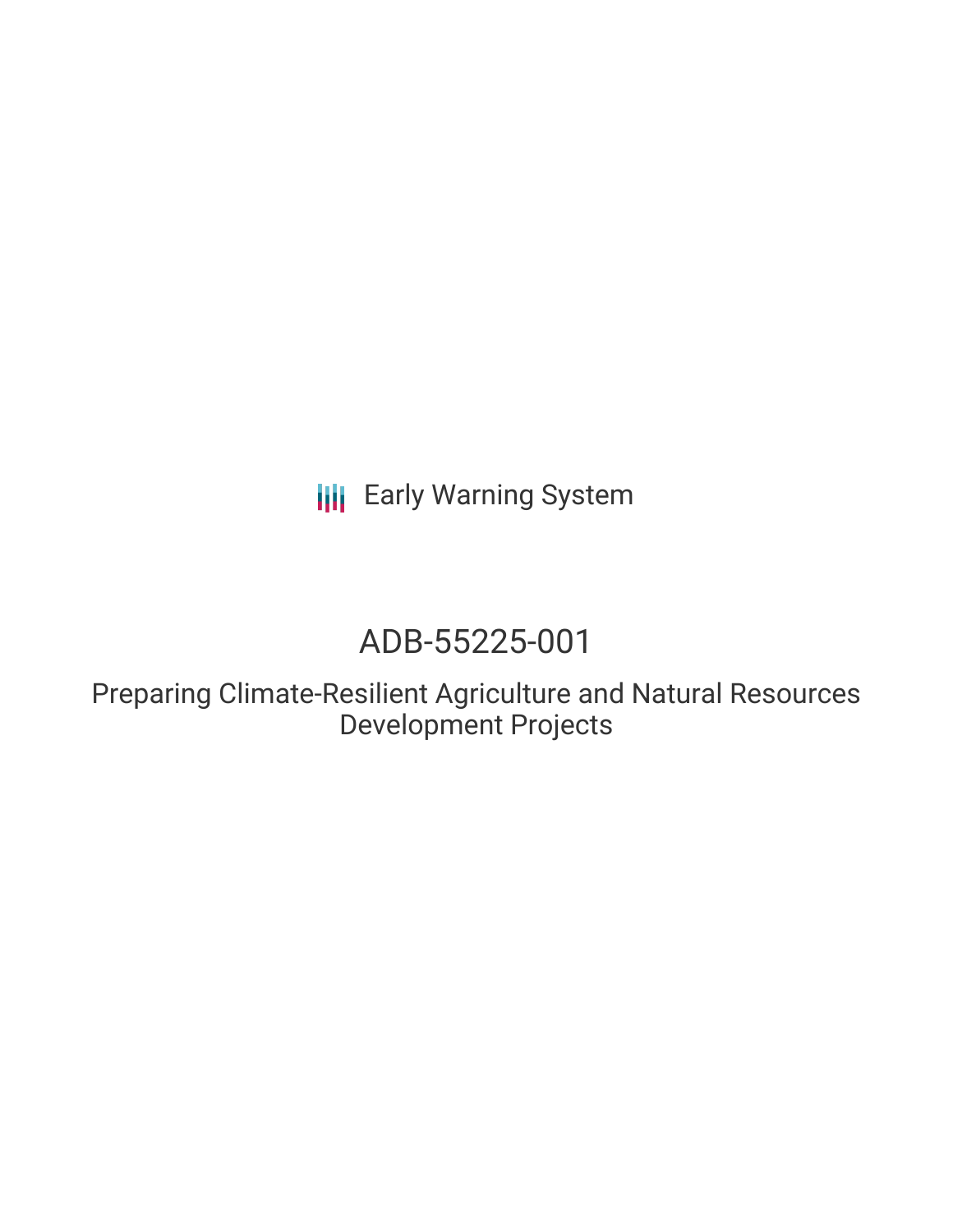

### Early Warning System Preparing Climate-Resilient Agriculture and Natural Resources Development Projects

### **Quick Facts**

| <b>Countries</b>               | Pakistan                                                                 |
|--------------------------------|--------------------------------------------------------------------------|
| <b>Specific Location</b>       | Khyber Pakhtunwa, Punjab                                                 |
| <b>Financial Institutions</b>  | Asian Development Bank (ADB)                                             |
| <b>Status</b>                  | Approved                                                                 |
| <b>Bank Risk Rating</b>        |                                                                          |
| <b>Voting Date</b>             | 2021-12-31                                                               |
| <b>Borrower</b>                | Islamic Republic of Pakistan                                             |
| <b>Sectors</b>                 | Agriculture and Forestry, Climate and Environment, Technical Cooperation |
| <b>Investment Type(s)</b>      | Advisory Services, Grant                                                 |
| <b>Investment Amount (USD)</b> | \$3.09 million                                                           |
| <b>Grant Amount (USD)</b>      | \$3.00 million                                                           |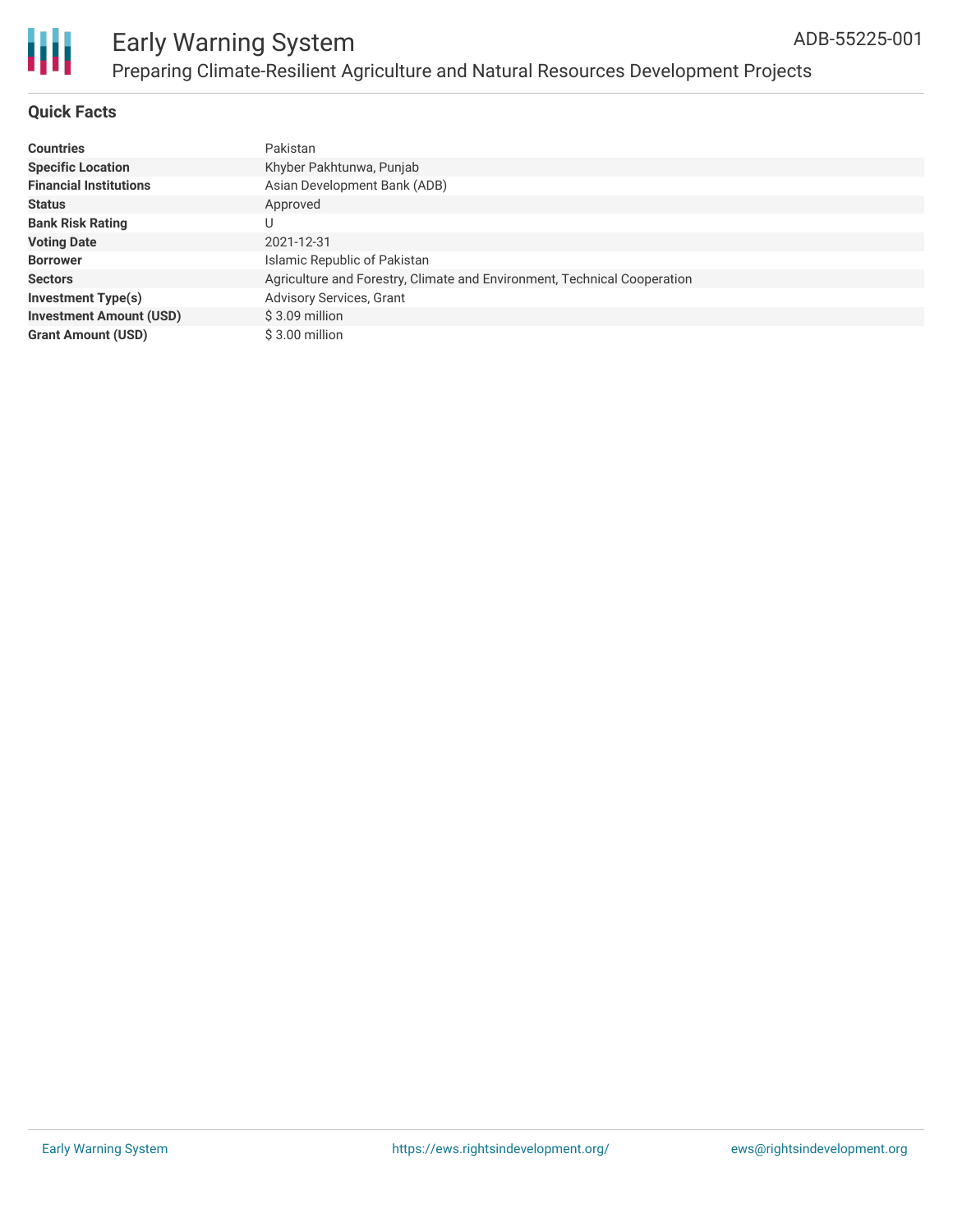

### **Project Description**

According to ADB documents, the proposed investment is a transaction technical assistance (TA) facility that will support the development of climate-resilient solutions and efficient project implementation in the agriculture, natural resources, and rural development (ANR) sector in Pakistan. The TA facility will help ensure projects are grounded in the strategic sector and climate change assessments; have a high level of procurement and safeguards readiness, and provide innovative and integrated solutions. This will be achieved through a combination of upstream analytical work, project processing and readiness support, policy advisory and capacity building, and implementation support. The support will be focused on Khyber Pakhtunkhwa and Punjab provinces, primary areas of Asian Development Bank (ADB) activities in the sector.

### PROJECT RATIONALE AND LINKAGE TO COUNTRY/REGIONAL STRATEGY

The facility will support the national and provincial development priorities for the agriculture and natural resources sector. These include Pakistan Vision 2025, Pakistan's National Water Policy (2018), provincial water policies and acts, and NDC to the Paris Agreement, the Khyber Pakhtunkhwa Integrated Water Resources Management Strategy, the respective Khyber Pakhtunkhwa and Punjab draft climate change policies. The facility will support more strategic programming decisions, integrated project interventions, improved safeguards and procurement readiness, and strengthening of institutions and policymaking. It will ensure project rationale and design is anchored in adequate thematic and climate change analysis. More efficient lending modalities will be explored. Investments will be supported by associated policy advice and capacity building. The facility will provide early-stage stakeholder engagement and project safeguards screening and scoping.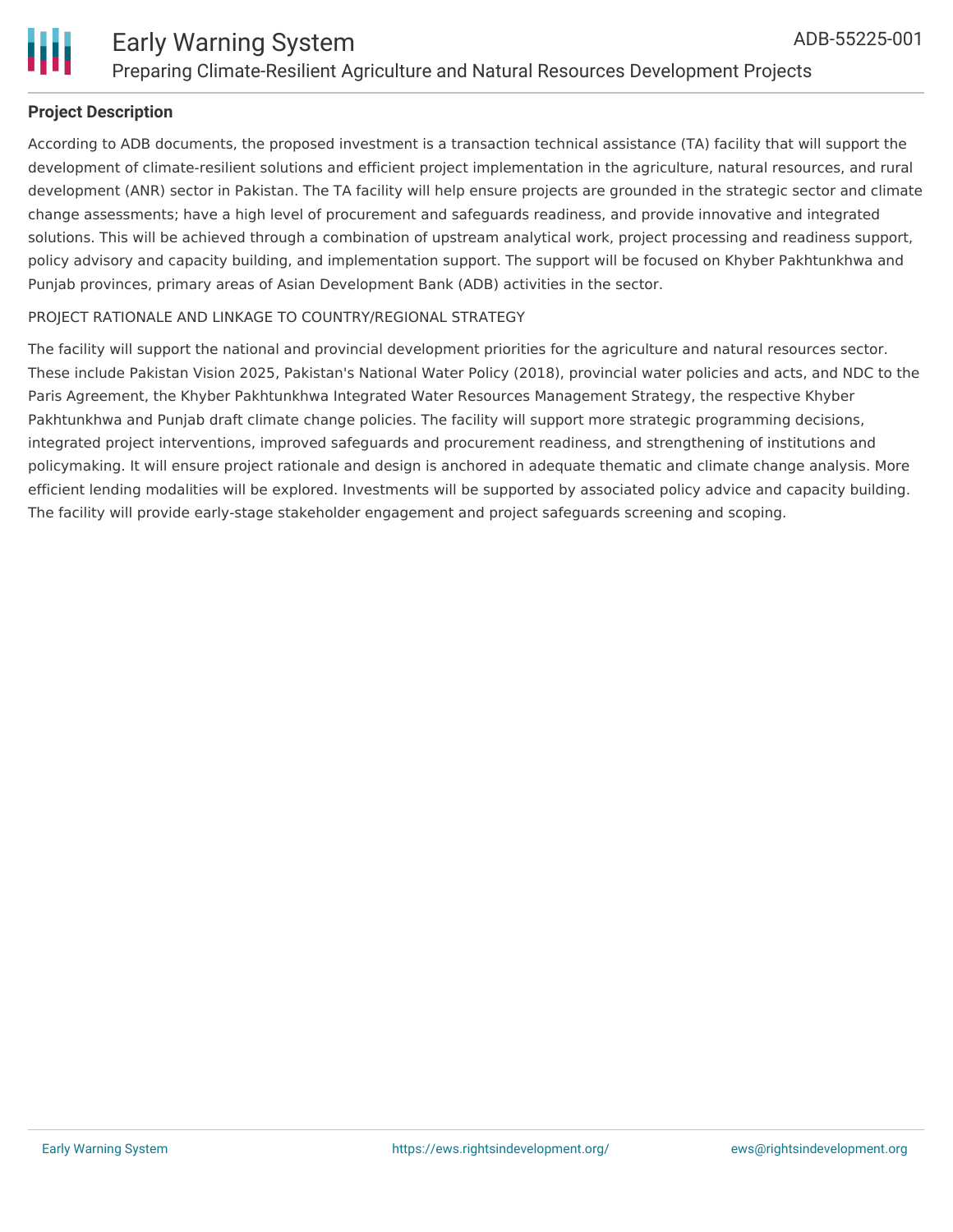

### **Investment Description**

Asian Development Bank (ADB)

The TA facility is estimated to cost \$3.09 million, of which (i) \$2.25 million will be financed on a grant basis by ADB's Technical Assistance Special Fund (TASF 7), and (ii) \$0.75 million will be financed on a grant basis by the Climate Change Fund.

The governments of Khyber Pakhtunkhwa and Punjab will provide counterpart support in the form of counterpart staff, meeting facilitation, data access, and other in-kind support. The government contribution is estimated to account for 3% of the total TASF 7 and Climate Change Fund financing, which is \$90,000. The government was informed that approval of the TA does not commit ADB to finance any ensuing projects.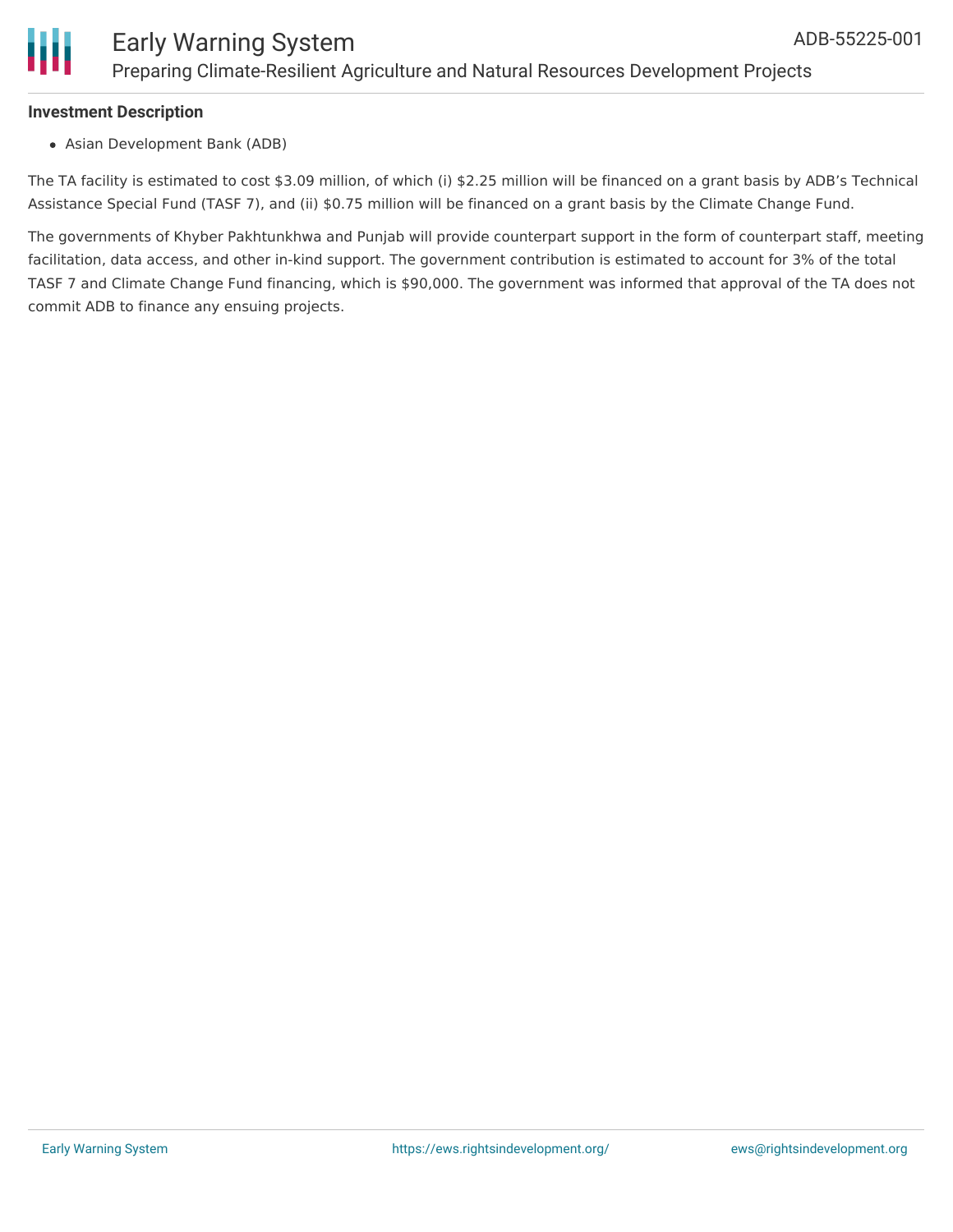

### Early Warning System Preparing Climate-Resilient Agriculture and Natural Resources Development Projects

### **Contact Information**

| Responsible ADB Officer                                     | Rive, Nathan A.                                                                                                                                     |  |
|-------------------------------------------------------------|-----------------------------------------------------------------------------------------------------------------------------------------------------|--|
| Responsible ADB Department Central and West Asia Department |                                                                                                                                                     |  |
| Responsible ADB Division                                    | Environment, Natural Resources & Agriculture Division, CWRD<br>Planning & Dev. Dept., Govt. of the Punjab<br>CIVIL SECRETARIAT,<br>LAHORE, PAKISTAN |  |
| <b>Executing Agencies</b>                                   | Planning & Dev.Dept., Gov't of Khyber Pakhtunkhwa<br>Peshawar, Pakistan                                                                             |  |
|                                                             | Planning and Development Board, Government of the Punjab<br>New Complex, Government of Punjab<br>Civil Secretariat, Lahore                          |  |

#### ACCESS TO INFORMATION

You can submit an information request for project information at: https://www.adb.org/forms/request-information-form

ADB has a two-stage appeals process for requesters who believe that ADB has denied their request for information in violation of its Access to Information Policy. You can learn more about filing an appeal at: https://www.adb.org/site/disclosure/appeals

#### ACCOUNTABILITY MECHANISM OF ADB

The Accountability Mechanism is an independent complaint mechanism and fact-finding body for people who believe they are likely to be, or have been, adversely affected by an Asian Development Bank-financed project. If you submit a complaint to the Accountability Mechanism, they may investigate to assess whether the Asian Development Bank is following its own policies and procedures for preventing harm to people or the environment. You can learn more about the Accountability Mechanism and how to file a complaint at: http://www.adb.org/site/accountability-mechanism/main.